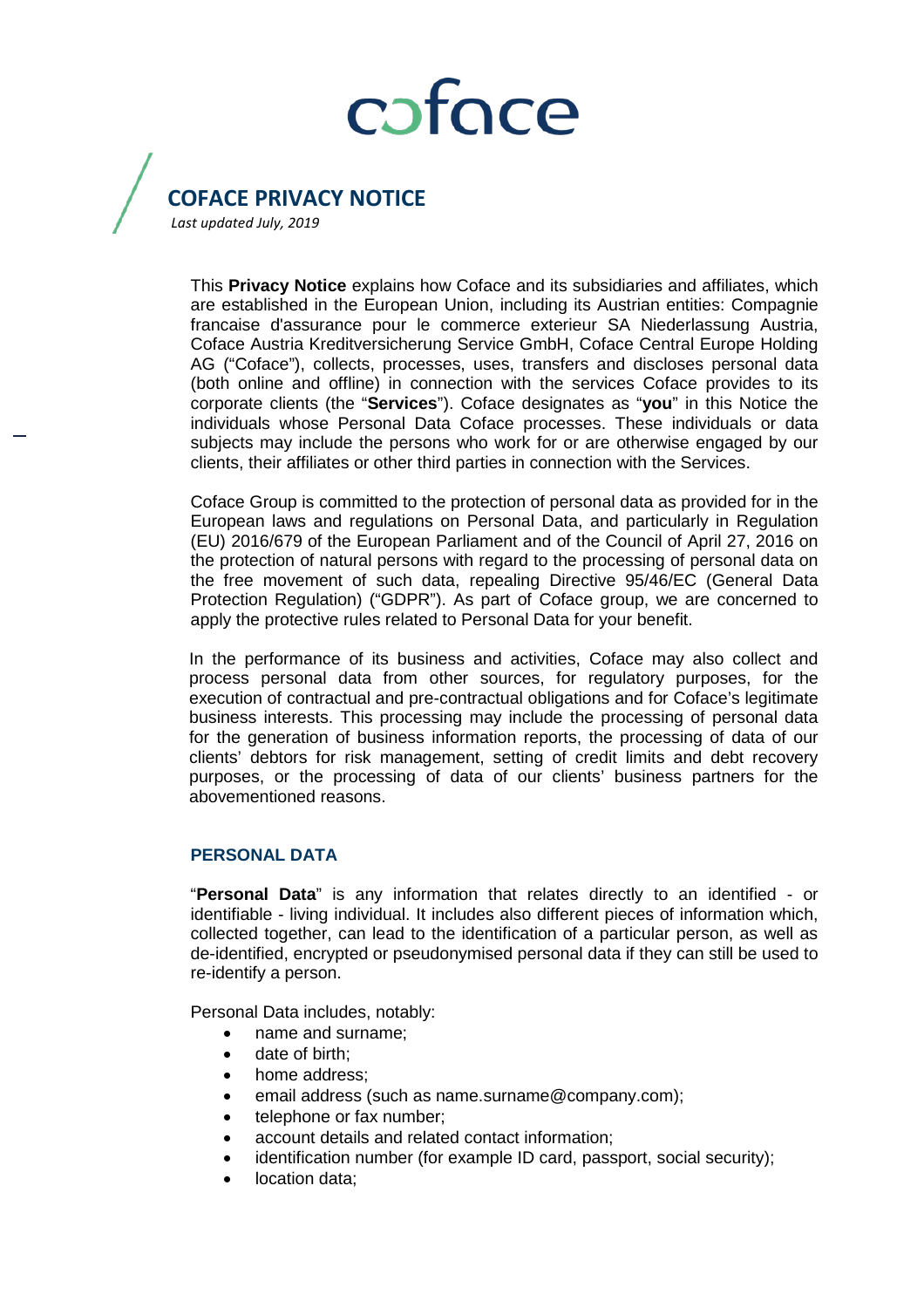# coface

- Internet Protocol (IP) address;
- cookie ID;
- photographic or video images;
- telephonic or electronic recordings.

In the course of providing certain Services, Coface may also receive from you, or third parties, information including:

- names of beneficial owner(s); and
- employment related information (executive positions held, shareholdings, and CVs); and
- information about regulatory and other investigations or litigation to which you are or have been subject.

**"Sensitive Personal Data**" is personal data revealing:

- racial or ethnic origin;
- political opinions,
- or trade union membership;
- religious or philosophical beliefs;
- genetic and biometric data when processed for the purpose of identifying an individual;
- health data;
- sexual orientation:
- criminal convictions or offences.

Coface may receive a limited number sensitive personal data, on the basis of European Union or national laws, from third party service providers and others in support of due diligence activities that Coface undertakes to satisfy various legal and regulatory requirements to which Coface is subject, in a manner which shall at all times be proportionate to the aim pursued.

### **PROCESSING AND USE OF PERSONAL DATA**

Coface needs to collect and process certain personal data in order to provide its Services, or because Coface is legally required to do so for regulatory purposes or for the management and execution of the agreements it enters into.

To these extents, your personal data will be processed on the legal basis referred to in Articles  $6(1)(b)$  and  $6(1)(c)$  of the GDPR and for the purposes of Coface Group's reasonable business interests within the meaning of Article 6(1)(f) of the GDPR.

For the purposes set forth above and for the needs of credit assessment, credit management, credit insurance, reinsurance, information, debt collection, bonding, factoring and financing activities and businesses of Coface Group, as well as for the purposes of any new business or activity developed by any Coface Group entity, Coface collects and processes personal data from different sources, including: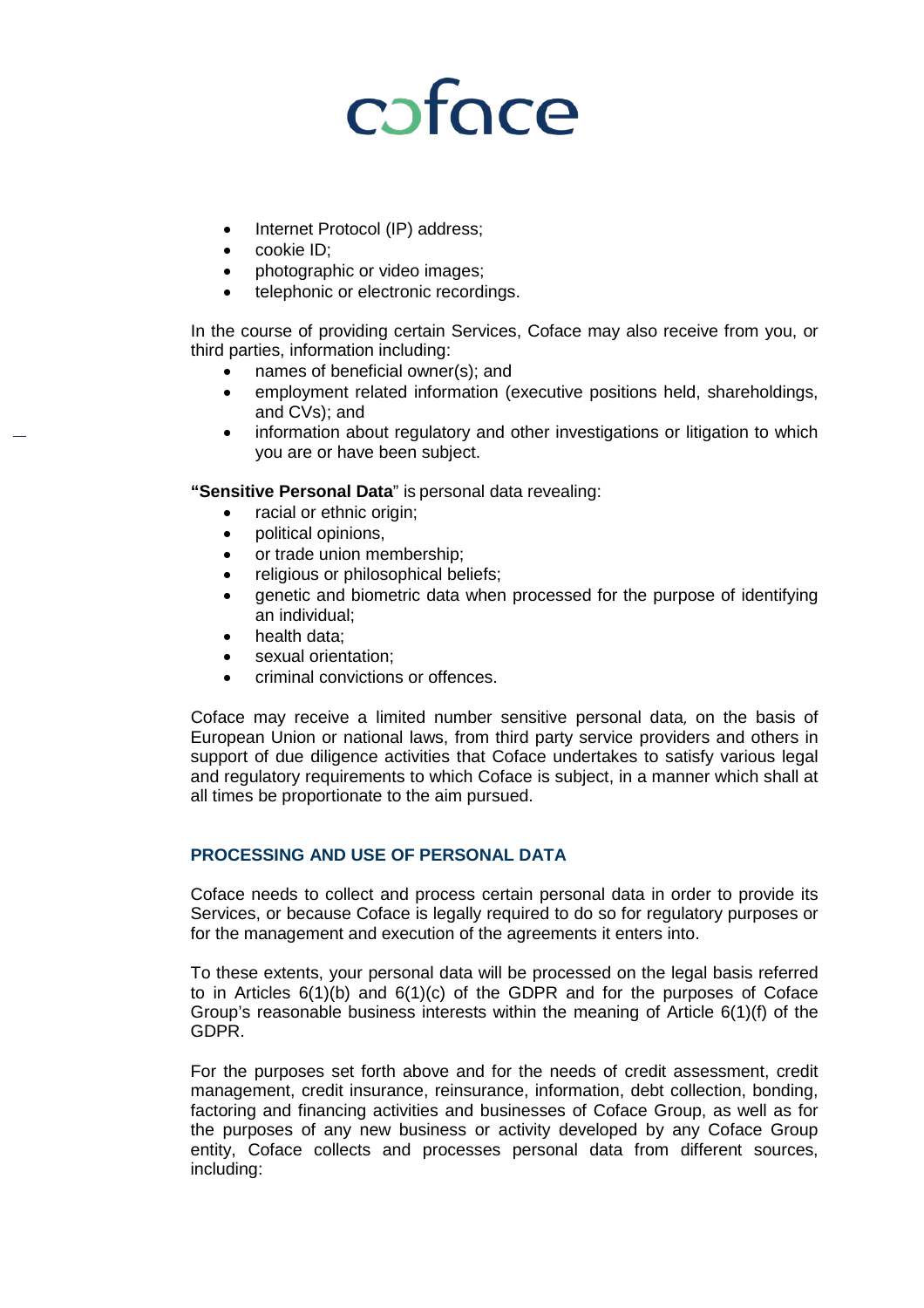# coface

- **Through the services:** Coface may collect personal data through the provision of its Services.
- **From External sources**: Coface may receive personal data from other sources, such as public databases or information services providers.
- **Other**: Coface may also collect personal data through other sources, such as when you meet Coface ahead of transactions, request pitches or proposals from Coface, or participate in a transaction or contractual arrangement, are referred to in a working party list provided by you or third parties, or in information obtained from deal-related data rooms.

As stated above, Coface and its service providers may process and use personal data for their legitimate business interests, which include:

- validating the authorized signatories when concluding agreements;
- verifying a person's identity in order to conduct transactions or conclude agreements;
- contacting individuals in relation to existing agreements or transactions;
- performing our obligations with respect to the Services provided;
- replying to information requests received from our clients and/or relevant third parties as part of the provision of Coface Services,
- managing accounts and our commercial relationships and protecting them;
- protecting personal data;
- for information and business purposes (such as audit, data analysis, improving and developing new Coface products and services, assessing the effectiveness of promotional or marketing campaigns, among others);
- for risk management and compliance purposes (such as ensuring compliance with Coface's legal and regulatory obligations, in particular in relation to KYC, anti-money laundering, fraud and other necessary customer monitoring and checks, due diligence requirements, compliance with sanctions regulations, among others);
- to comply with laws and regulations and with other legal process and enforcement requirements (such as internal policies, among others); and
- to inform our clients of any changes or updates to any contractual terms and conditions and policies.

The personal data collected and processed by Coface for the fulfilment of its legal and regulatory obligations related to the prevention of money laundering and terrorist financing, is processed exclusively for those purposes, unless otherwise permitted.

### **RETENTION PERIOD**

Your Personal Data will be stored for as long as needed or permitted in light of the purposes for which it was collected and, in any case, for no longer than until the expiry of the statute of limitations for legal proceedings relating to existing contracts, extended to the duration of any ongoing litigation proceeding, or for the length of time set forth by any legal obligation to which Coface is subject. The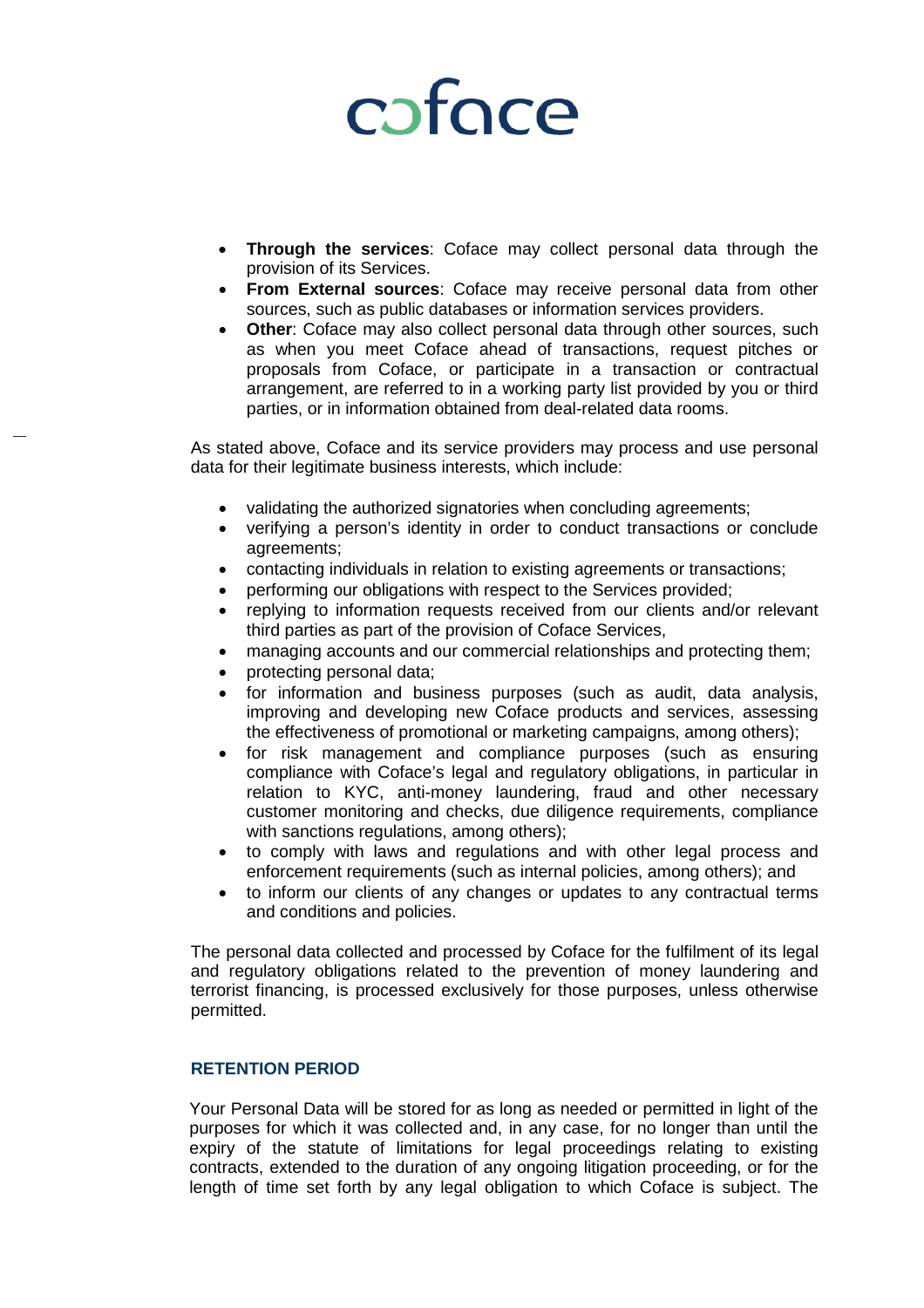

personal data of other persons, including personal data of debtors, will be processed on the legal basis referred to in Articles  $6(1)(b)$ ,  $6(1)(c)$  and  $6(1)(f)$  of the GDPR and will be stored for the same retention periods as set forth above.

#### **KEEPING PERSONAL DATA SECURE**

The security and confidentiality of Personal Data is a core concern for Coface.

Coface maintains reasonable physical, technical, electronic, procedural and organizational safeguards and security measures to protect personal data against accidental, unlawful, or unauthorized destruction, loss, alteration, disclosure, or access, whether it is processed by Coface in the European Union or elsewhere.

The access to your personal data is authorized only to required employees for legitimate and specific business purposes. The protection of personal data is an integral part of Coface Code of Conduct as well as specific internal procedures. Coface employees are subject to disciplinary action if they fail to follow such requirements.

#### **DISCLOSURE OF PERSONAL DATA**

In connection with the Services Coface is providing, personal data may be processed and used by and transferred to other members of Coface Group or to Coface partners, including, where applicable, outside the European Union, as well as to Coface Group reinsurers, brokers and third party services providers providing services such as IT and infrastructure, customer service, email delivery, auditing and other services, to third party experts and advisers including legal counsels, tax advisers or auditors or to any other persons as expressly agreed with you or as required or permitted by any applicable law.

Coface may also use, disclose or transfer personal data to a third party in the event of any reorganization (merger, sale, joint venture, assignment, transfer or other) of all or part of its business, or as expressly requested by clients (or our client's representatives).

The recipients of the data will depend on the Services provided and will be subject to any confidentiality restrictions agreed between Coface and its client or other contracting parties.

Some non-EEA countries are recognized by the European Commission as providing an adequate level of data protection according to EEA standards. To ensure an adequate level of protection for Your Personal Data if transferred to recipients located outside the EU/EEA, Coface enters into agreements with the recipients which include, when applicable, the standard contractual clauses issued by the European Commission pursuant to Article 46(2)(c) of the GDPR. A copy of such agreements can be obtained from Coface's Data Protection Officer.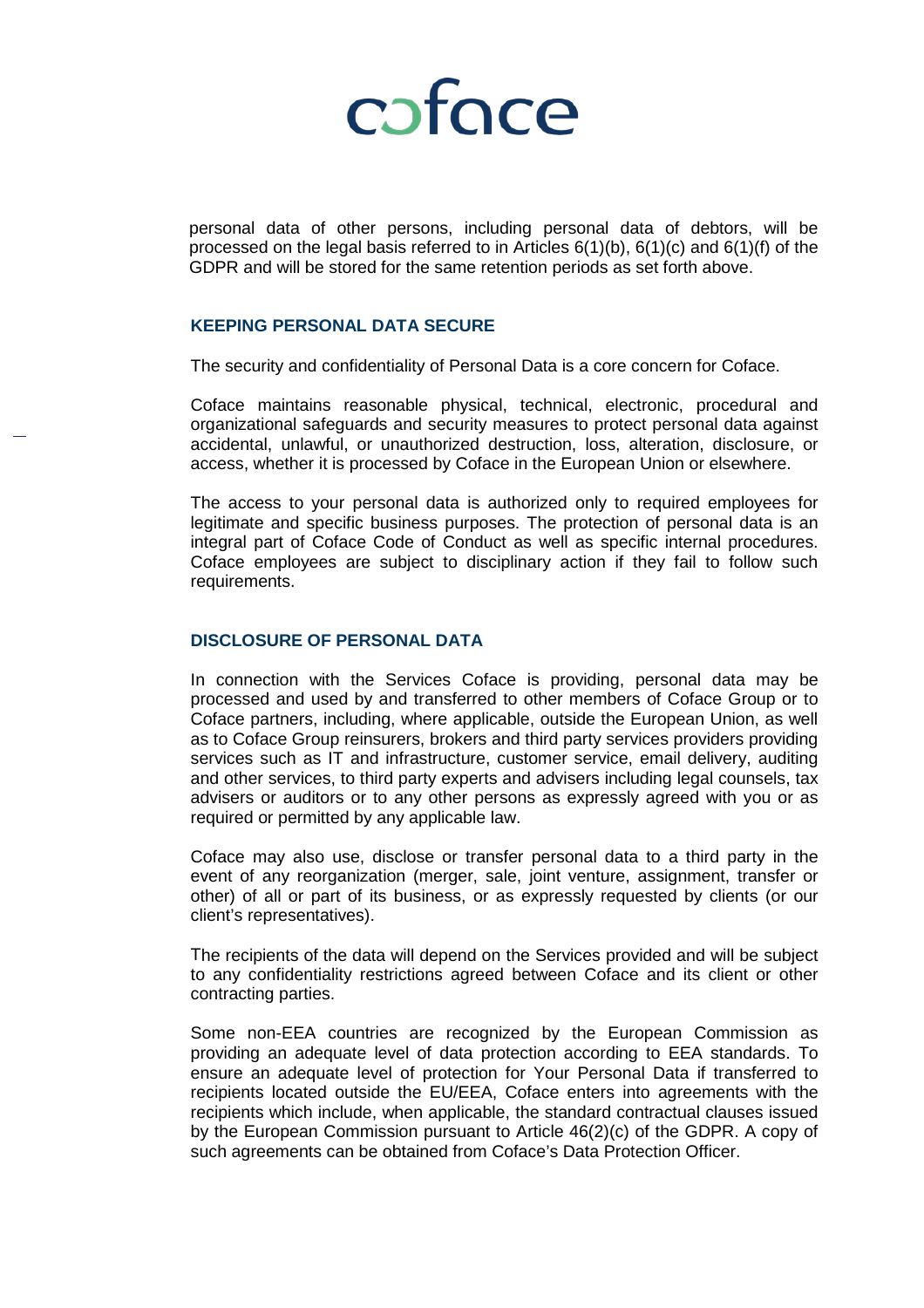

Coface may also transfer and disclose personal data in order to:

- comply with any applicable laws including foreign laws and regulations, to reply to requests received from public and government or regulatory authorities and to cooperate with them, to which Coface Group entities are subject or submit worldwide, or for other legal reasons;
- respond to courts and litigation counterparties and other relevant parties pursuant to any type of court order or process in the context of litigation and arbitration proceedings;
- respond to any regulatory authority reporting requirements to which Coface Group is subject worldwide; and
- protect Coface Group's entities rights or property, and/or that of our clients or others.

#### **THIRD PARTY SERVICES**

This Privacy Notice does not address, and Coface can in no case be held responsible for, the data privacy practices of any third parties or operators providing services such as any website hosting service or any other service relating to the Services provided by Coface.

### **EXERCISING YOUR RIGHTS**

As data subject, you have a right, under the conditions provided for by the GDPR and by any specific law or regulation, to information, rectification, erasure or restriction of the processing of your stored data, a right to object to the processing and a right to data portability - to request to receive an electronic copy of your personal data in order to transmit it to another company to the extent your right to data portability as provided by applicable law.

You can address any appeals to *Österreichische Datenschutzbehörde*.

You can exercise all these rights by contacting Mr. Franck Marzilli, Coface Group`s Data Protection Officer, in charge of our Personal Data Protection service at the following email address: [dataprotection-austria@coface.com](mailto:dataprotection-austria@coface.com) (in German or English) o[r coface\\_dpo@coface.com](mailto:coface_dpo@coface.com) (French only) or at the following address: Marxergasse 4c, 1030 Wien, Austria.

We will respond to your request in accordance with the applicable law.

In the event of any irregularities, all persons whose personal data will be processed pursuant to this Article will have the right to file a complaint with the Supervisory Authority pursuant to Article 57(1)(f) of GDPR.

### **Österreichische Datenschutzbehörde**

Barichgasse 40-42, 1030 Wien Phone Number: +43 1 52 152-0 Email: [dsb@dsb.gv.at](mailto:dsb@dsb.gv.at)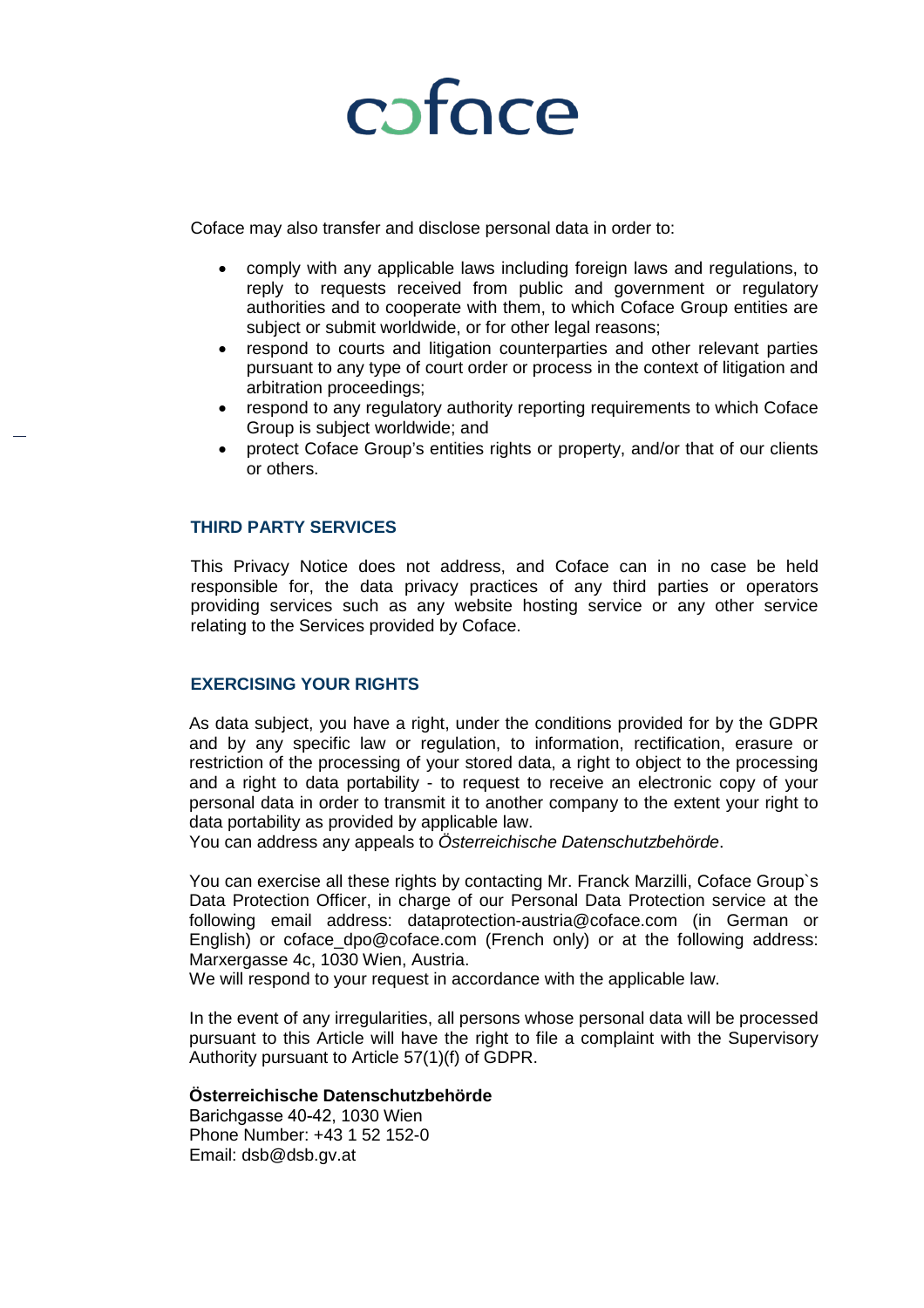

Coface Group's competent Supervisory Authority is: **[Commission nationale de l'informatique et des libertés](https://www.google.fr/url?sa=t&rct=j&q=&esrc=s&source=web&cd=8&cad=rja&uact=8&ved=0ahUKEwiNgIeDgp7bAhVNZVAKHbnSCiYQFgg_MAc&url=https%3A%2F%2Fen.wikipedia.org%2Fwiki%2FCommission_nationale_de_l%2527informatique_et_des_libert%25C3%25A9s&usg=AOvVaw3DH2_3U9XiDNmewh-2JbYH)** 3 Place de Fontenoy - TSA 80715 - 75334 PARIS CEDEX 07 Phone Number: +33 01 53 73 22 22

**The Controllers** of Personal Data processed for all the above mentioned purposes is

Compagnie francaise d'assurance pour le commerce exterieur SA Niederlassung Austria, Coface Austria Kreditversicherung Service GmbH, Coface Central Europe Holding AG,

having its registered office at Marxergasse 4c, 1030 Wien, Austria

#### **PERSONAL DATA USE AND PROCESSING FOR MARKETING PURPOSES**

Coface may use personal data provided by you for promotion purposes, for example to inform you of new products or products from members of Coface Group or of any change in existing products. Your personal data will not be sold to any third party for marketing campaigns without your prior, explicit consent. In addition, you shall have the right to object to the use of your personal data for marketing reasons at any time by contacting the service referred to in paragraph above upon which Coface will immediately cease and desist from any further use of your personal data for such purpose.

Your personal data will be processed for Coface's marketing purposes based on your prior explicit consent until it is revoked. The same principle will apply in case Coface is contacting you by telephone or by email for potential marketing purposes of its products. Your consent is voluntary and may be revoked at any time, and you are entitled to object to the processing of your personal data for these purposes, upon which Coface will immediately cease and desist from any further use of your personal data for such purpose. You may exercise your rights by sending an e-mail to: [dataprotection-austria@coface.com.](mailto:dataprotection-austria@coface.com)

By authorizing to be contacted by telephone and/or by email, your personal contact data (i.e. name, first name, gender, postal address, email address, telephone numbers landline and mobile) will be processed for Coface's marketing purposes, which are in Coface's reasonable business interests on the basis of Article  $6(1)(f)$ of the GDPR.

#### **JURISDICTION AND CROSS-BORDER TRANSFER**

Personal data may be collected, used, processed, stored in, and disclosed and transferred to any country where Coface has premises or in which Coface engages service providers, including the United States. In certain cases, courts, law enforcement agencies, regulatory agencies and security authorities in these countries may be legally entitled to access your Personal data.